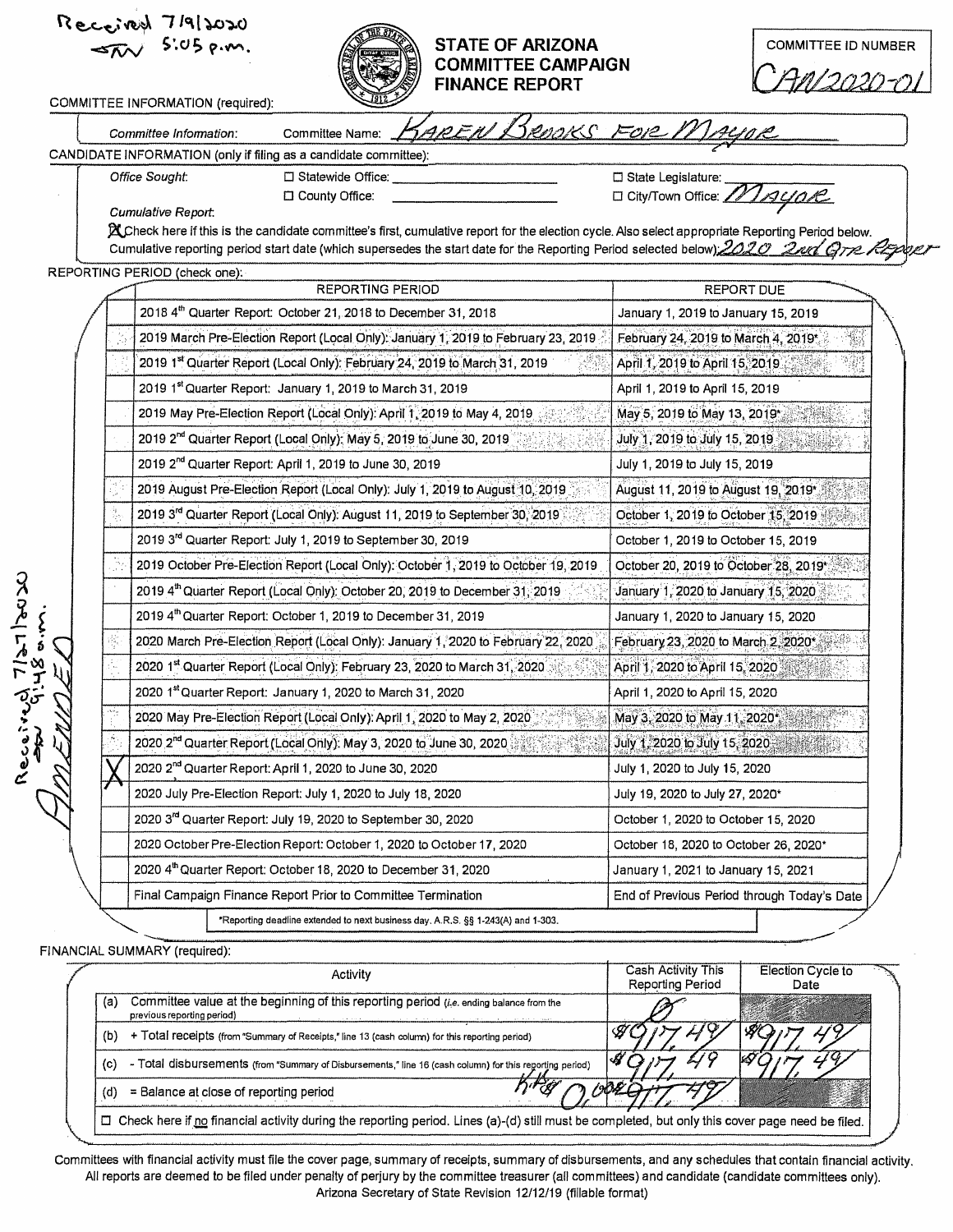

**STATE OF ARIZONA COMMITTEE CAMPAIGN FINANCE REPORT** 

~~NUMBER. *'.tJ.20 ·-(JI* •

Under A.R.S. § 16-926(8)(5), a campaign finance report must be certified by the committee treasurer under penalty of perjury that the contents of the report are true and correct.

By filing this report, you certify that, under penalty of perjury, you have examined the contents of this report, and the contents are true and correct.

~,c,I!!.. *&u2~!'*  Printed Name of Committee Treasurer

Kaven Brooks

Signature of Committee Treasurer

<u>1020</u>

Dewey-Humboldt

*JUL* -9 2020  $5.05$   $cm$ . Received<br>ح<del>رم</del>

Dewey-Humboldt

**JUL 2 7 2020**  $9:48$  a.m. Received Amenched<br>AM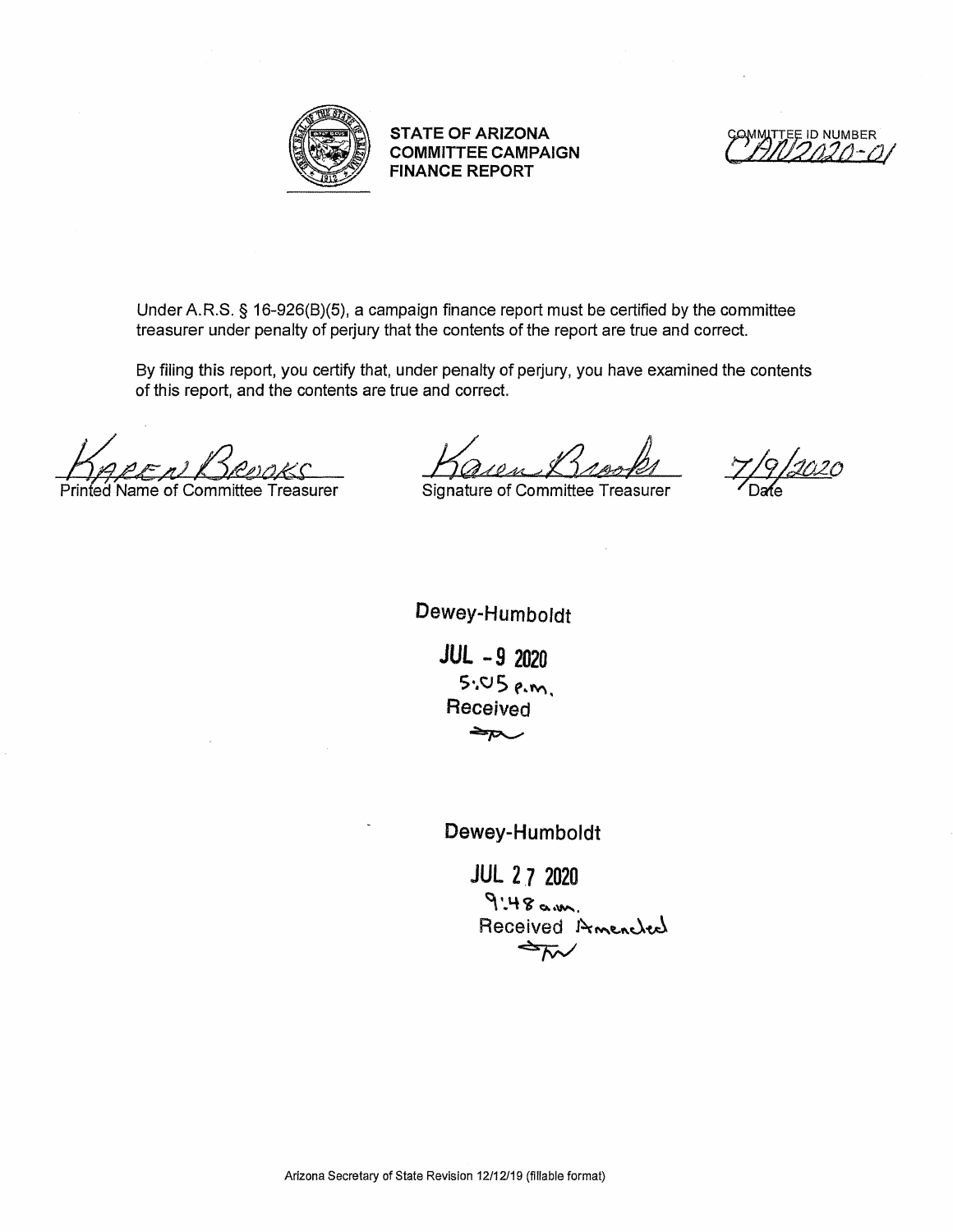

## **STATE OF ARIZONA COMMITTEE CAMPAIGN FINANCE REPORT**

| <b>COMMITTEE ID NUMBER</b> |  |
|----------------------------|--|
| N LUQU-N                   |  |

SUMMARY OF RECEIPTS (Schedule A):

| Receipts                                                                                          | Cash                                                                                                           | Equity                                                                                                                |
|---------------------------------------------------------------------------------------------------|----------------------------------------------------------------------------------------------------------------|-----------------------------------------------------------------------------------------------------------------------|
| Monetary Contributions Received<br>1.                                                             |                                                                                                                |                                                                                                                       |
| Individuals - More than \$50<br>(a)                                                               |                                                                                                                |                                                                                                                       |
| Individuals - \$50 or Less (Aggregate)<br>(b)                                                     |                                                                                                                |                                                                                                                       |
| Candidate Committees<br>(c)                                                                       |                                                                                                                |                                                                                                                       |
| <b>Political Action Committees</b><br>(d)                                                         |                                                                                                                |                                                                                                                       |
| <b>Political Parties</b><br>(e)                                                                   |                                                                                                                |                                                                                                                       |
| $\langle \text{f} \rangle$<br>Partnerships                                                        |                                                                                                                |                                                                                                                       |
| Corporations & Limited Liability Companies (PACs & Political Parties Only)<br>(g)                 |                                                                                                                | <b>SUPER START OF A START OF A START OF A START OF A START OF A START OF A START OF A START OF A START OF A START</b> |
| Labor Organizations (PACs & Political Partles Only)<br>(h)                                        |                                                                                                                |                                                                                                                       |
| (i)<br>Candidate's Personal Monies (Candidate Committees Only)                                    |                                                                                                                |                                                                                                                       |
| (i)<br>Monetary Contributions Subtotal (add 1(a) through 1(i))                                    |                                                                                                                |                                                                                                                       |
| Refunds Given Back to Contributors<br>(k)                                                         |                                                                                                                |                                                                                                                       |
| (1)<br>Net Monetary Contributions (subtract 1(k) from 1(j))                                       |                                                                                                                |                                                                                                                       |
| 2.<br>Loans                                                                                       | 경제                                                                                                             | "我们是你的话,我们好                                                                                                           |
| Loans Received<br>(a)                                                                             |                                                                                                                | <b>The Report</b>                                                                                                     |
| Forgiveness on Loans Received<br>(b)                                                              | <b>The Committee of the Committee of the Committee of the Committee</b>                                        |                                                                                                                       |
| (c)<br>Repayment on Loans Made                                                                    |                                                                                                                |                                                                                                                       |
| (d)<br>Interest Accrued on Loans Made                                                             |                                                                                                                |                                                                                                                       |
| (e)<br>Loans Subtotal (cash: add 2(a), 2(c) & 2(d))                                               |                                                                                                                |                                                                                                                       |
| Rebates and Refunds Received<br>3.                                                                |                                                                                                                |                                                                                                                       |
| 4.<br>Interest Accrued on Committee Monies                                                        |                                                                                                                |                                                                                                                       |
| 5.<br>In-Kind Contributions Received                                                              | <b>The Street of the Second Co</b>                                                                             | <b>COMPANY</b><br>鞣品<br>$\mathcal{M}_{\mathcal{D}}$                                                                   |
| (a)<br>Individuals - More than \$50                                                               | 0.400000                                                                                                       |                                                                                                                       |
| (b)<br>Individuals - \$50 or Less (Aggregate)                                                     |                                                                                                                |                                                                                                                       |
| (c)<br>Candidate Committees                                                                       |                                                                                                                |                                                                                                                       |
| <b>Political Action Committees</b><br>(d)                                                         |                                                                                                                |                                                                                                                       |
| <b>Political Parties</b><br>(e)                                                                   |                                                                                                                |                                                                                                                       |
| (f)<br>Partnerships                                                                               |                                                                                                                |                                                                                                                       |
| Corporations & Limited Liability Companies (PACs & Political Parties Only)<br>(g)                 |                                                                                                                |                                                                                                                       |
| Labor Organizations (PACs & Political Parties Only)<br>(h)                                        |                                                                                                                |                                                                                                                       |
| $\langle i \rangle$<br>Candidate's Personal Assets or Property (Candidate Committees Only)        |                                                                                                                |                                                                                                                       |
| (i)<br>In-Kind Contributions Subtotal (equity: add 5(a) through 5(i))                             |                                                                                                                |                                                                                                                       |
| In-Kind Donations Received (Non-Contributions) (Political Parties Only)<br>6.                     |                                                                                                                |                                                                                                                       |
| <b>Extensions of Credit</b>                                                                       | The company of the company of the company of the company of the company of the company of the company of the c | S EX<br><b>SANCER</b>                                                                                                 |
| <b>Extensions of Credit Received</b><br>(a)                                                       | 4488.7                                                                                                         |                                                                                                                       |
| (b)<br>Payments on Extensions of Credit Received                                                  |                                                                                                                |                                                                                                                       |
| Net Extensions of Credit (subtract 7(b) from 7(a))<br>(c)                                         |                                                                                                                |                                                                                                                       |
| Joint Fundraising / Shared Expense Payments Received<br>8.                                        |                                                                                                                |                                                                                                                       |
| 9.<br>Payments Received for Goods / Services                                                      |                                                                                                                |                                                                                                                       |
| Outstanding Accounts Receivable / Debts Owed to Committee<br>10.                                  |                                                                                                                |                                                                                                                       |
| Transfer In Surplus Monies / Transfer Out Debt (use cash and/or equity as applicable)<br>11.      |                                                                                                                |                                                                                                                       |
| 12.<br>Miscellaneous Receipts                                                                     |                                                                                                                |                                                                                                                       |
| 13.<br>Total Receipts (cash: add 1(1), 2(e), 3-4, 8-9, 11-12; equity: add 2(b), 5(j), 6-7, 10-12) |                                                                                                                |                                                                                                                       |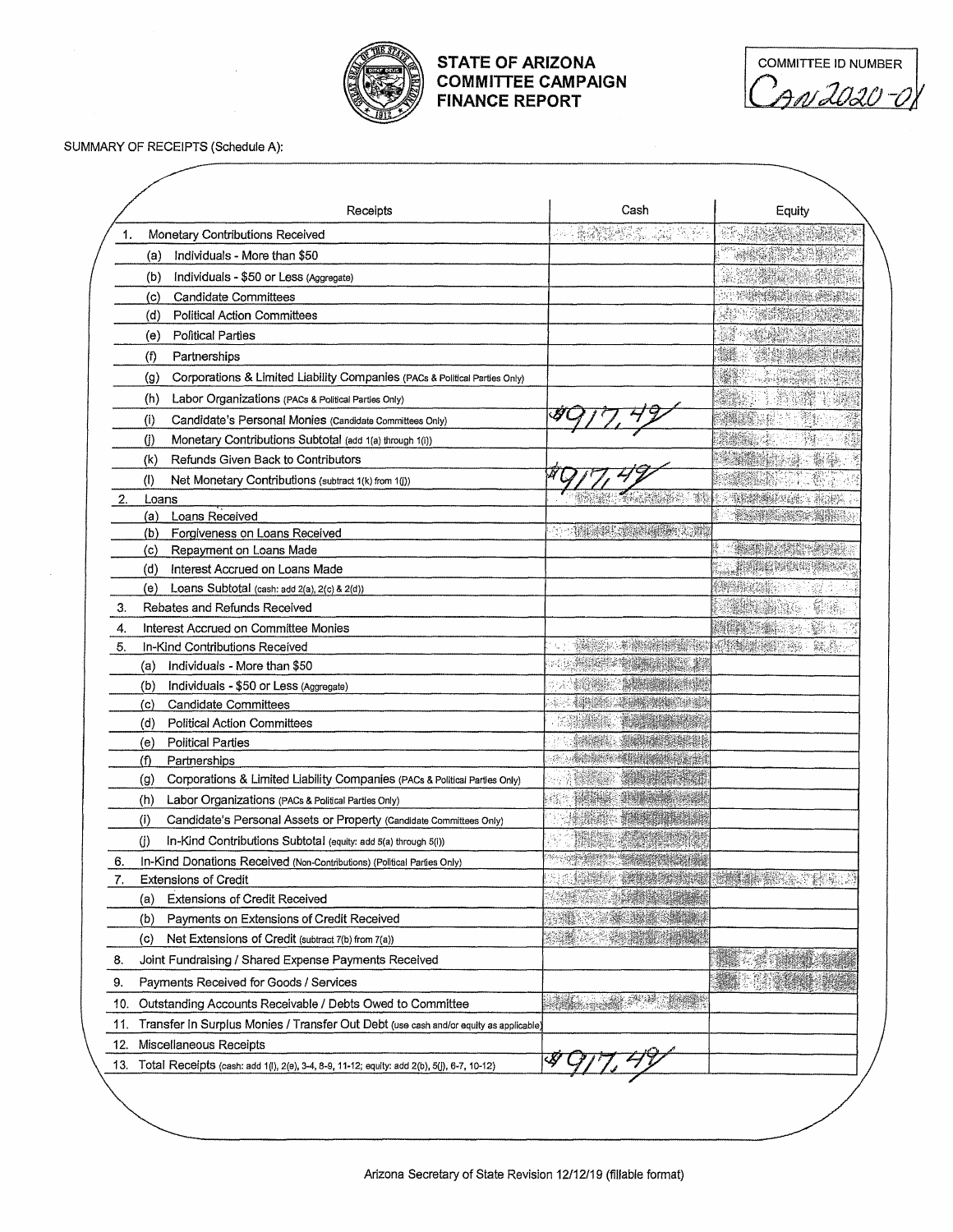

## **STATE OF ARIZONA COMMITTEE CAMPAIGN FINANCE REPORT**

| COMMITTEE ID NUMBER |  |
|---------------------|--|
| 111 21 121 .        |  |

## SUMMARY OF DISBURSEMENTS (Schedule B):

|     | Disbursements                                                                                    | Cash | Equity |
|-----|--------------------------------------------------------------------------------------------------|------|--------|
| 1.  | Disbursements for Operating Expenses                                                             |      |        |
| 2.  | <b>Contributions Made</b>                                                                        |      |        |
|     | <b>Candidate Committees</b><br>(a)                                                               |      |        |
|     | <b>Political Action Committees</b><br>(b)                                                        |      |        |
|     | <b>Political Parties</b><br>(c)                                                                  |      |        |
|     | (d)<br>Partnerships                                                                              |      |        |
|     | Corporations & Limited Liability Companies (PAC & Political Parties Only)<br>(e)                 |      |        |
|     | Labor Organizations (PAC & Political Parties Only)<br>(f)                                        |      |        |
|     | Monetary Contributions Subtotal (add 2(a) through 2(f))<br>(g)                                   |      |        |
|     | Contribution Refunds Provided to the Reporting Committee<br>(h)                                  |      |        |
|     | Monetary Contributions Total (subtract 2(h) from 2(g))<br>$\left( 0\right)$                      |      |        |
| 3.  | Loans                                                                                            |      |        |
|     | Loans Made<br>(a)                                                                                |      |        |
|     | Loan Guarantees Made<br>(b)                                                                      |      |        |
|     | Forgiveness on Loans Made<br>(c)                                                                 |      |        |
|     | Repayment of Loans Received<br>(d)                                                               |      |        |
|     | Accrued Interest on Loans Received<br>(e)                                                        |      |        |
|     | (f)<br>Total Loans (cash: add 3(a), 3(d) & 3(e); equity: add 2(b) & 2(c))                        |      |        |
| 4.  | Rebates and Refunds Made (Non-Contributions)                                                     |      |        |
| 5.  | Value of In-Kind Contributions Provided                                                          |      |        |
|     | Candidate Committees<br>(a)                                                                      |      |        |
|     | Political Action Committees<br>(b)                                                               |      |        |
|     | <b>Political Parties</b><br>(c)                                                                  |      |        |
|     | (d)<br>Partnerships                                                                              |      |        |
|     | Corporations & Limited Liability Companies (PAC & Political Parties Only)<br>(e)                 |      |        |
|     | (f)<br>Labor Organizations (PAC & Political Parties Only)                                        |      |        |
|     | $\langle j \rangle$<br>Contributions Subtotal (add 5(a) through 5(f))                            |      |        |
| 6.  | Independent Expenditures Made                                                                    |      |        |
| 7.  | Ballot Measure Expenditures Made                                                                 |      |        |
| 8.  | Recall Expenditures Made                                                                         |      |        |
| 9.  | Support Provided to Party Nominees (Political Parties Only)                                      |      |        |
| 10. | Joint Fundraising / Shared Expense Payments Made                                                 |      |        |
| 11. | Reimbursements Made                                                                              |      |        |
| 12. | Outstanding Accounts Payable / Debts Owed by Committee                                           |      |        |
| 13. | Transfer Out Surplus Monies / Transfer In Debt (use cash and/or equity as applicable)            |      |        |
| 14. | Miscellaneous Disbursements                                                                      |      |        |
| 15. | Aggregate of Disbursements - \$250 or Less                                                       |      |        |
|     | 16. Total Disbursements (cash: add 1, 2(i), 3(f), 6-11 & 13-15; equity: add 3(f), 5(j), & 12-15) |      |        |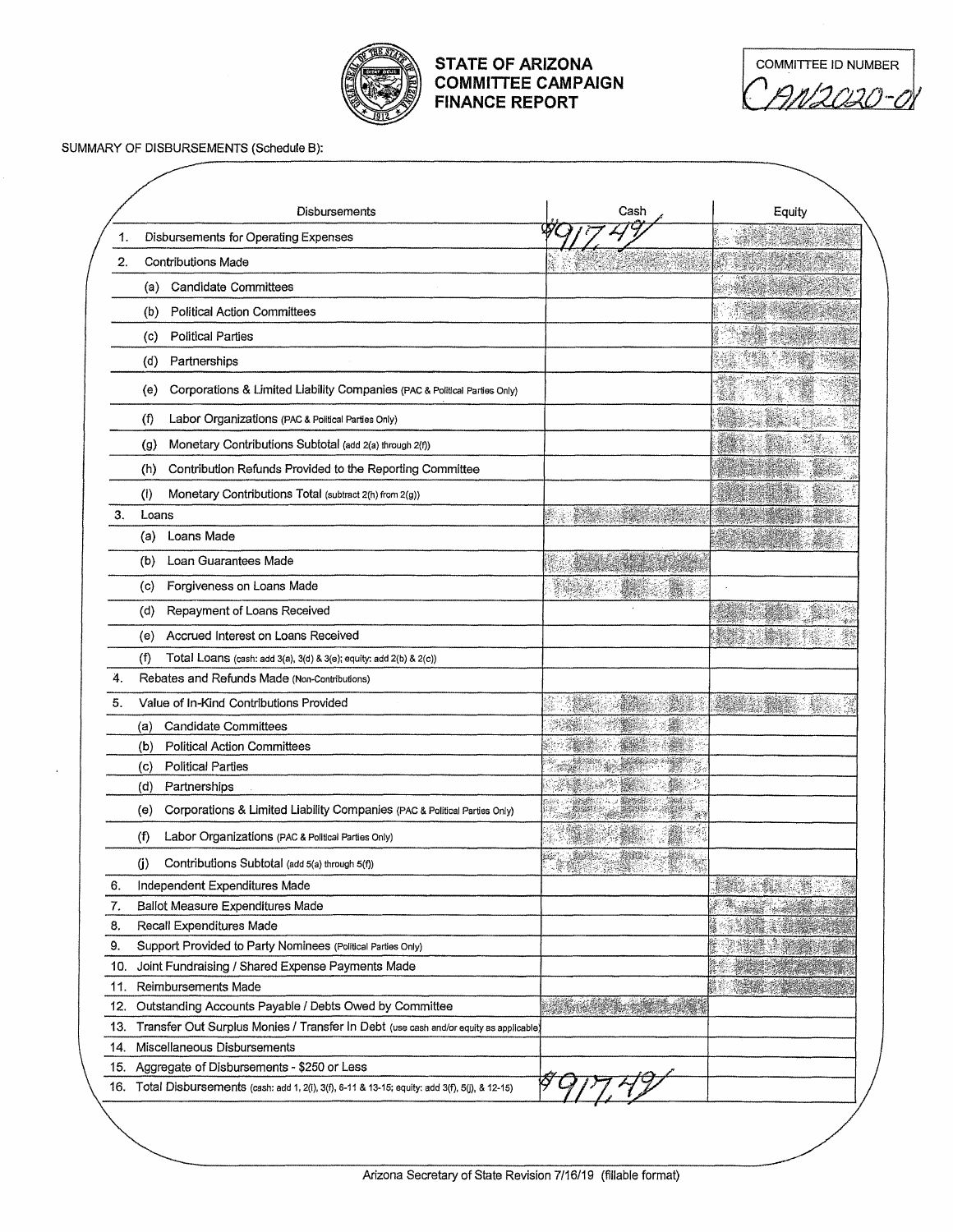

| <b>COMMITTEE ID NUMBER</b> |  |
|----------------------------|--|
| -7777                      |  |

MONETARY CONTRIBUTIONS FROM CANDIDATE'S PERSONAL MONIES:

SCHEDULE A(1)(i)

|                                 |                         | Candidate Information |                            | Amount Received | Cumulative<br>Amount this<br>Reporting Period | Cumulative<br>Amount this<br>Election Cycle |
|---------------------------------|-------------------------|-----------------------|----------------------------|-----------------|-----------------------------------------------|---------------------------------------------|
| Name<br>Street                  | Address                 |                       | Date Contribution Received |                 |                                               |                                             |
| 1<br>City                       | Occupation              | State<br>Employer     | $\alpha$                   |                 |                                               |                                             |
| Name                            | ・ノタノ                    |                       | Date Contribution Received |                 |                                               |                                             |
|                                 | アロレツド<br>Street Address |                       |                            |                 |                                               |                                             |
| $\overline{\mathbf{c}}$<br>City | IME.<br>manie           | <b>State</b>          | ZIP                        |                 |                                               |                                             |
|                                 | Occupation              | Employer              |                            |                 |                                               |                                             |
| Name                            | <b>Street Address</b>   |                       | Date Contribution Received |                 |                                               |                                             |
| 3<br>City                       |                         | State                 | ZIP                        |                 |                                               |                                             |
| Occupation                      |                         | Employer              |                            |                 |                                               |                                             |
| Name                            |                         |                       | Date Contribution Received |                 |                                               |                                             |
| 4                               | <b>Street Address</b>   |                       |                            |                 |                                               |                                             |
| City<br>Occupation              |                         | State<br>Employer     | ZIP                        |                 |                                               |                                             |
| Name                            |                         |                       | Date Contribution Received |                 |                                               |                                             |
|                                 | <b>Street Address</b>   |                       |                            |                 |                                               |                                             |
|                                 |                         |                       |                            |                 |                                               |                                             |
| 5<br>City                       |                         | <b>State</b>          | ZIP                        |                 |                                               |                                             |
| Occupation                      |                         | Employer              |                            |                 |                                               |                                             |

Arizona Secretary of State Revision 7/16/19 (fillable format)